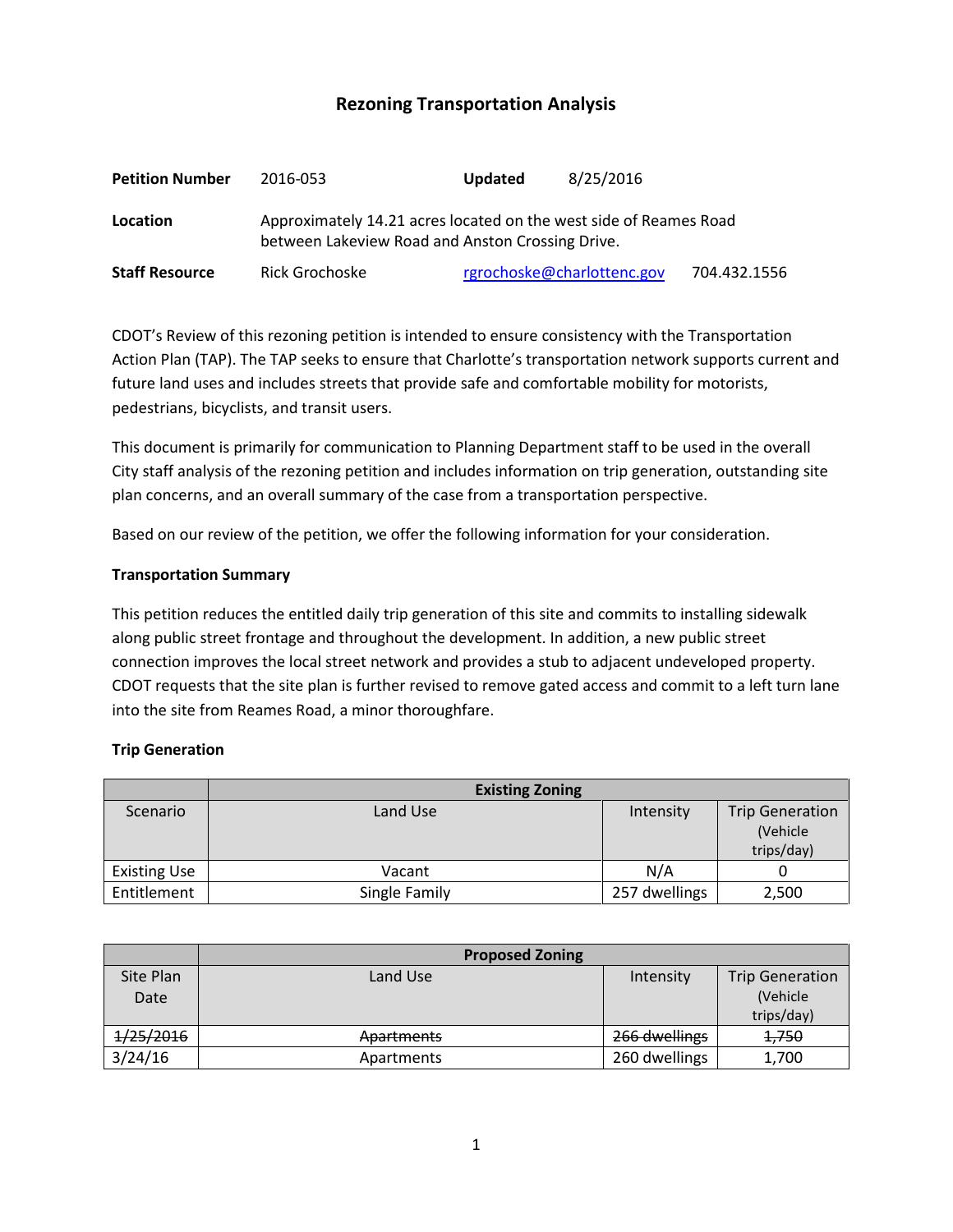## **Curbline**

The proposed zoning district has a setback measured from an existing or proposed future curbline. The petitioner needs to revise the site plan to depict and dimension the future back of curb along the site's Ream Rd.'s frontage as 24' as measured for its existing centerline.

## **Resolved Issues**

1. CDOT does not support the proposed subdivision's street network. The petitioner needs to revise the site plan to provide improved street connectivity through and to adjacent surrounding parcels. The proposed east/west public street accessing the site from Reames Road needs to provide direct vehicle/pedestrian access through the site and a possible future connection to Potomac Blvd. (directed towards vacant lots). Also a northern public street stub needs to be provided directly to tax parcel no. 02513509.

## **Outstanding Issues**

1. Reames Rd. is designated as a minor thoroughfare on the City's approved Thoroughfare Plan, therefore, the petitioner needs to revise the site plan to depict and label the dedication in fee simple 35' right-of-way along the site's Reams Rd.'s frontage as measured from Ream Rd.'s existing centerline.

8/26/16 Update: The line work indicates that a 35' right of way existing. CDOT requests that the petitioner label/dimension and add a note indicating the dedication.

- 2. The petitioner needs to revise the site plan by adding a conditional note that states: The Petitioner will provide for 150' northbound Reams Rd. left turn storage lane with appropriate bay taper length at Brookline Ridge Dr.
- 3. The petitioner needs to revise the site plan to depict and dimension the proposed local residential wide street within the site, including 8' sidewalks (due to the site's proposed 12 units/ac. density) and 8' planting strips on both sides of the proposed street (see CLDSM U-03 and U-03A). 8/26/16 Update: The line work indicates that the cross section for the public street meets the standard above. CDOT requests that the petitioner label/dimension the cross section as "public" and with a reference to CLDSM U-03.
- 4. The petitioner should revise the site plan to remove transportation conditional note #3 on Sheet RZ-1. CDOT does not support gated access on public streets. Additionally, since there will be no gate the associated median break and waiting bulb-out are not needed and should be removed.
- 5. The petitioner should revise the site plan to label and dimension the future back of curbline on Reames Road as noted in the Curbline section of this memo.
- 6. The petitioner should revise the site plan to show sidewalk utility easement contiguous to the public right of way.